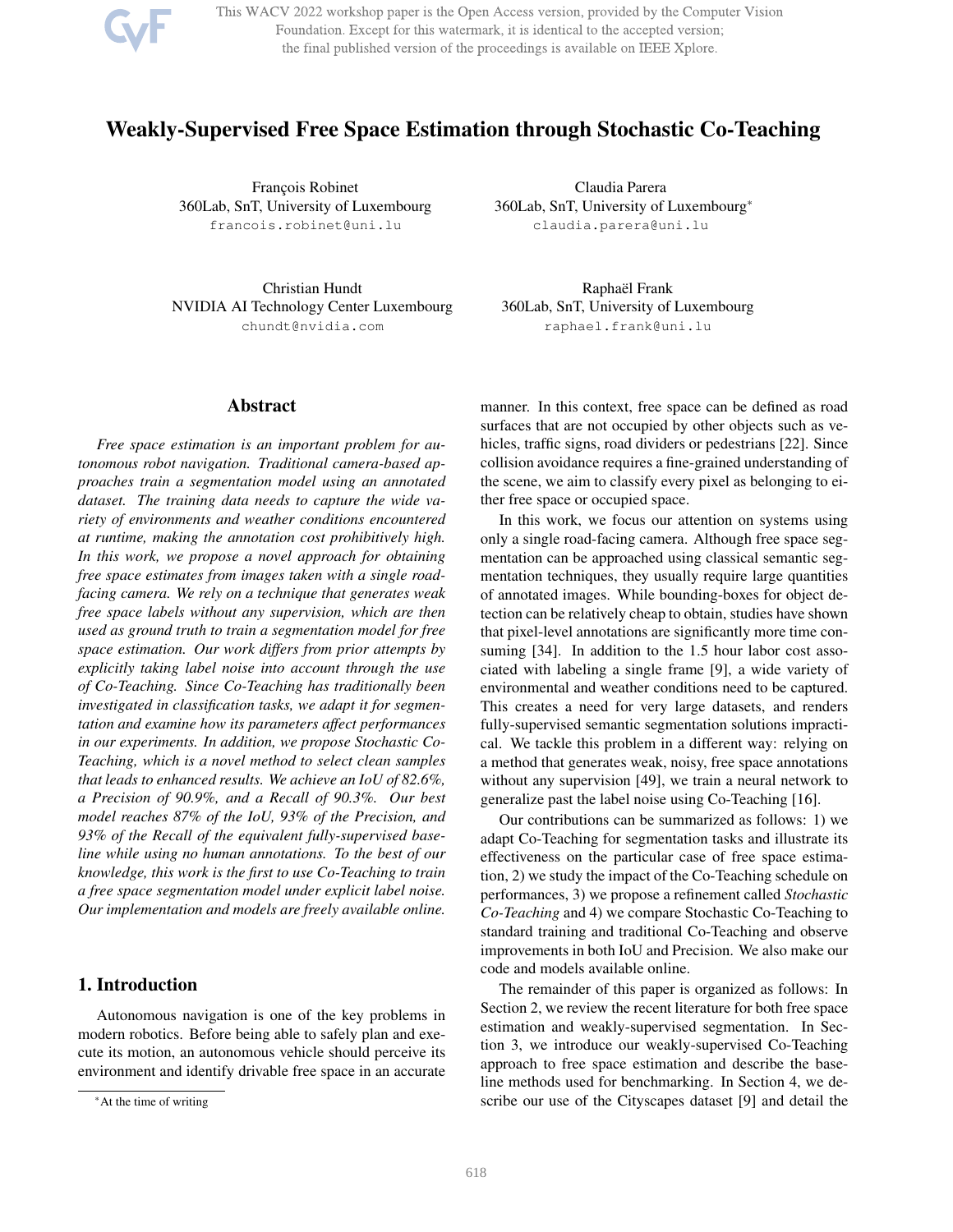experimental setup of this study. In Section 5, we carry out experiments, detail the qualitative and quantitative results achieved, analyse the limitations of our approach, and share further research directions. Finally, we conclude with a summary of our contributions.

# 2. Related Work

Over the last decades, free space estimation has been approached with methods that leverage a wide variety of sensors, *e.g*. GNSS [30], LiDAR [53] or cameras [42]. In this work, we place a particular focus on recent camera-based learning methods that use Convolutional Neural Networks. Our method builds on recent advances in network architectures for segmentation, weakly supervised techniques for semantic segmentation or specific to free space estimation, and on training under label noise. We present this background material in the following four sections.

Supervised Learning for Segmentation As a segmentation task, supervised free space estimation has directly benefited from progress in semantic segmentation. Fully-Convolutional architectures such as FCNs [35], SegNets [2] and U-Nets [47] have attracted a lot of attention in recent years. Many refinements to U-Net have been proposed [23, 59, 41], but this work will rely on a simple U-Net architecture. Our choice is motivated by a recent finding that many recent architecture improvements are outperformed by a well-tuned standard U-Net [21]. The efficiency of deep networks for free space segmentation has already been demonstrated in the fully-supervised context [42].

Weakly-Supervised Semantic Segmentation One major drawback of these techniques is their reliance on extensive human-annotated datasets. Such pixel-level annotations are extremely expensive, the total annotation time reaching 1.5 hour per frame in some cases [9]. In cases where finegrained annotations are available for at least a subset of the data, semi-supervised approaches such as Co-Training can be applied [44]. As noted in the previous section, such pixel-wise annotations are expensive to obtain. In their absence, substantial efforts have been focused on domain adaptation from synthetic data [20], or on leveraging weaker ground truth for semantic segmentation. The main research directions re-purpose coarser labels such as bounding boxes [11, 26, 27, 54], image-level labels [45, 13, 50], class activation maps [6], single points [3], or scribbles [33].

Unsupervised and Weakly-Supervised Monocular Free Space Segmentation Monocular free space estimation has been approached in many different ways that differ in the representation they use. A popular representation is the

stixel world, which approximates the ground plane and represents obstacles as vertical sticks [1, 10]. Another possibility is to represent free space as a single horizontal curve lying on the ground plane [56]. These approaches are however not directly comparable to our work, since they do not annotate free space behind obstacles, and rely on ground truth annotations for training. Monocular SLAM tackles a related problem, but relies on video sequences and results in point clouds that do not explicitly represent free space [14, 40, 12]. Recent work has also used video sequences to jointly learn free space and obstacle footprints using structure-from-motion [52]. Our work explores another avenue: we learn dense free space from single images using approximate masks that can be generated without requiring any supervision. One way of generating such *weak labels*is to obtain depth information from stereo pairs and to extract a ground plane estimate, often using the v-Disparity algorithm [29, 17, 39]. Another possibility is to exploit strong road texture and location priors, by dividing the input into superpixels and clustering them based on saliency maps [51] or semantic features [42]. We note that relying on approximate masks differs from approaches based on coarse labels, since the generated masks contain both false positives and false negatives. Indeed, bounding-boxes contain no false negative, and scribble or point supervisions do not include any false positive.

Learning to Segment under Label Noise Recent research has shown that it is possible to train overparametrized models to generalize past some of the label noise using Stochastic Gradient Descent (SGD) schemes combined with early stopping [31]. However, approaches that explicitly deal with noisy labels can further improve performances, and have become an important research focus over the past few years. Solutions to this problem include label cleaning [8], noise-aware network architectures [48], or noise reduction through robust loss functions [37, 36, 46]. Another line of research proposes to adapt the training procedure itself. Curriculum learning [4] is based on training a model on samples of increasing difficulty, which can correspond to different noise levels [24, 15]. Knowledge distillation [19] is another procedure that can cope with noise by training the teacher model on a relatively clean subset of the data, and using it to guide the training of the student model on the whole dataset [32]. Decoupling [38] and Co-Teaching [16] are two other approaches where two models are trained simultaneously. Decoupling trains both models only on data where their outputs disagree, while Co-Teaching trains each model on the fraction of the data that the other considers to be clean. For a more comprehensive overview of techniques that cope with noisy labels in image analysis, we refer the reader to the survey in [25].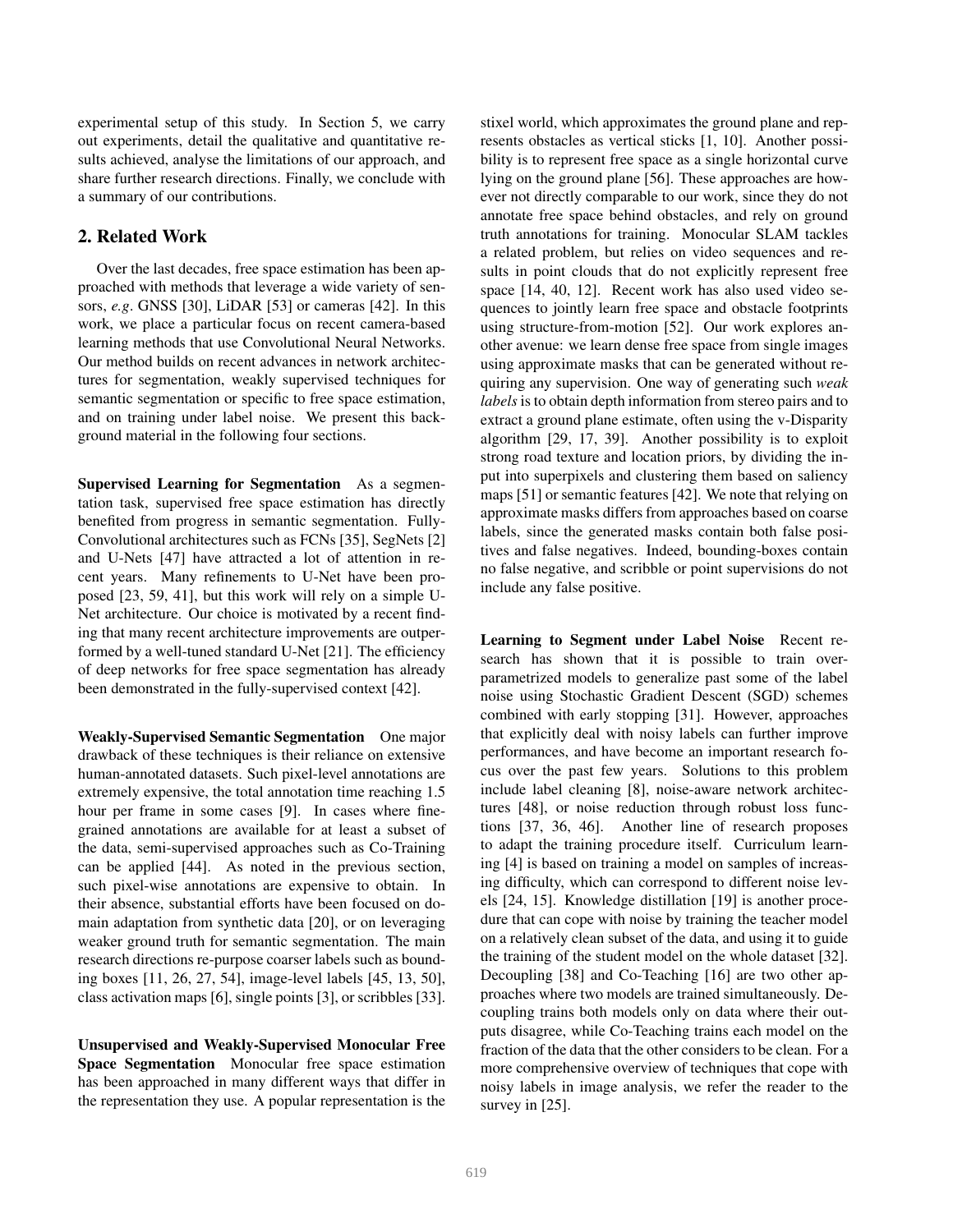Our work builds on supervised segmentation research through its use of the U-Net architecture. We address label noise using a Co-Teaching training scheme that we adapt for segmentation tasks. We choose Co-Teaching because it has been shown to perform well under moderate amounts of noise [7]. We present our method in detail in the next section.

### 3. Methodology

In this section we describe the main steps of our weaklysupervised approach for a free space estimation task using Co-Teaching. We present Co-Teaching and its adaptation for a segmentation task, and we introduce its Stochastic variant. Since we focus on improving the training aspect, we use the weak labels proposed in [49] as targets during training. We benchmark the performances of (Stochastic) Co-Teaching against a fully-supervised model, as well as against unsupervised and weakly-supervised baselines in Section 5.

Co-Teaching for Segmentation The intuition for Co-Teaching is based on memorization properties of deep neural networks trained with a variant of SGD [16]. Although these networks are capable of overfitting random noise in their training set [58], they also learn patterns from clean data first [31]. To exploit this property, Co-Teaching proposes to train two separate student networks  $f$  and  $g$ , and to have each one select clean instances for the other to train on. Since models tend to learn from clean data first, standard Co-Teaching selects clean labels as the ones with the lowest loss. The main additional meta-parameter of Co-Teaching is a schedule  $R(t)$  that defines the fraction of the data that is considered clean and should be used for training at any given iteration  $t$ . In early iterations, models have not learned enough to identify noise in the training data, and we should generally set  $R(t) \approx 1$ . As training goes on,  $R(t)$  should tend towards the expected noise rate  $\tau$ , such that all the noise and only the noise gets discarded. In a weakly-supervised setting,  $\tau$  is unknown and one must either estimate it or try different schedules. Although it has traditionally been used in classification tasks, Co-Teaching has also recently seen some success when training an object detector from noisy bounding boxes [5]. To the best of our knowledge, this work is the first to adapt it to a segmentation task. Our adaptation is straightforward: we consider each weakly-labeled pixel as an independent label, and therefore train each network on a sample of all pixels in a batch. The entire procedure is detailed in Algorithm 1.

Stochastic Co-Teaching We further propose a refinement named *Stochastic Co-Teaching*. Rather than systematically selecting the subset of labels that incur the least loss, Stochastic Co-Teaching samples them with weights that are inversely proportional to their loss. With this change, when labels in a batch incur similar losses, they are all similarly likely to be selected for training, regardless of the schedule  $R(t)$ . We are trusting that low-loss labels are more likely to be clean, but we accept that some higher-loss samples can also be selected with lower probability. Rather than being noisy, some of these high-loss labels may correspond to harder examples that should not be systematically discarded. Figure 1 illustrates the whole process: (a) An identical batch of B images with resolution  $H \times W$  is fed to independent networks f and g, (b) pixel-wise losses  $L^{(f)}$  and  $L<sup>(g)</sup>$  are computed using the noisy labels for each image, (c) clean indices  $I^{(f)}$  and  $I^{(g)}$  are independently selected for each student network by sampling a fraction  $R(t)$  of indices without replacement and with probability inversely proportional to their loss, (d) networks exchange their clean indices and use them to sub-sample their own losses and obtain  $\bar{L}^{(f)}$  and  $\bar{L}^{(g)}$ , (e) each network only learns from pixels that the other student deems clean. Note that nothing prevents the use of networks  $f$  and  $g$  with completely different topologies. In this work, students share the same architecture, but their weights are randomly initialized independently from each other.

# 4. Experimental Setup

Dataset The Cityscapes dataset provides pixel-wise human labels for 30 visual classes in 5000 frames [9]. Since the test set has no public annotation, we treat the 500 frames of its validation set as our test set and randomly split the Cityscapes training set into 2380 training and 595 validation frames. In the context of autonomous robot navigation, we consider free space to correspond to the *road* object class. Cityscapes also contains 1.6% of frames where no pixel is labeled as *road*. For these frames only, we use the *ground* class to denote free space. Visual inspection confirmed that *ground* corresponds to free space in these frames. Finally, the semantic labels include 6 *void* classes such as *unlabeled*, *out of the region of interest* or *ego-vehicle*. Following Cityscapes semantic segmentation benchmarks, pixels that correspond to such classes are ignored at evaluation time using a mask  $m \in \{0,1\}^{H \times W}$ .

Evaluation Metrics Our evaluation relies on three evaluation metrics: the Intersection-over-Union (IoU), Precision and Recall of the free space class. IoU reflects the overall quality of the prediction, but does not immediately capture the fraction of pixels that are labeled as part of the road when they are actually occupied. Since these *false free space positives* are extremely harmful to a robot navigation scenario, we also emphasize the importance of measuring the Precision of our predictions, *i.e.* the fraction of our free space prediction that is indeed free space. Although it is also interesting to monitor Recall, we note that missing free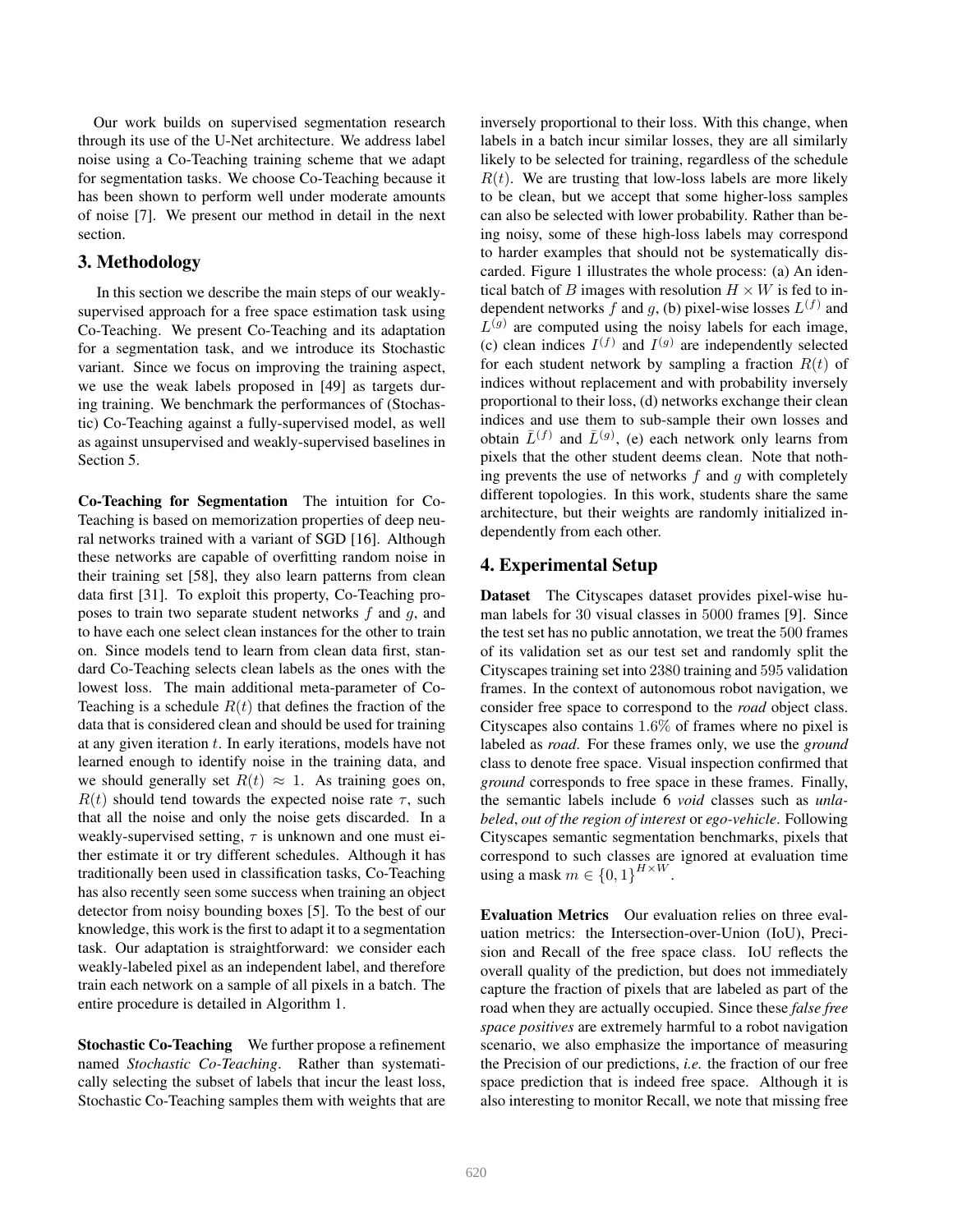#### Algorithm 1: (Stochastic) Co-Teaching for Segmentation

**Inputs:** Models f and g, training data generator  $G$ , loss  $L$ , max iterations T and schedule  $R(t)$ 1 forall  $t \in \{1, \ldots, T\}$  do 2 | Obtain next batch  $(x, y_{weak}) \in (\mathbb{R}^{B \times H \times W \times 3} \times \mathbb{R}^{B \times H \times W})$  from training data  $\mathcal{G}$ 3 Compute per pixel losses  $L^{(f)} = \mathcal{L}(f(x), y_{weak})$  and  $L^{(g)} = \mathcal{L}(g(x), y_{weak})$ 4 Compute  $n = R(t) \times B \times H \times W$ , the number pixel samples to keep <sup>5</sup> if *stochastic co-teaching* then 6 Let  $S(w, k)$  randomly sample k unique indices of w, using values of w as weights 7 Sample *n* clean indices  $I^{(f)} = S(1/L^{(f)}, n)$  and  $I^{(g)} = S(1/L^{(g)}, n)$ <sup>8</sup> else **9** Let  $TopK(z, k)$  select the indices of the k largest elements of z 10 Compute *n* clean indices  $I^{(f)} = TopK(1/L^{(f)}, n)$  and  $I^{(g)} = TopK(1/L^{(g)}, n)$ 11 Compute clean losses  $\bar{L}^{(f)} = \left\{ L_i^{(f)} : i \in I^{(g)} \right\}$  and  $\bar{L}^{(g)} = \left\{ L_i^{(g)} : i \in I^{(f)} \right\}$ 12 Update f using  $\nabla \bar{L}^{(f)}$  and g using  $\nabla \bar{L}^{(g)}$ 



Figure 1: Stochastic Co-Teaching. Student networks compute their own pixel-wise loss, and randomly select a subset of clean pixels to train on, based on loss values of the other student.

space has less impact than false positives in an autonomous driving scenario. Given a single free space prediction  $\hat{y}$ , ground truth  $y$ , and evaluation mask  $m$ , the metrics for a single frame of shape  $H \times W$  are computed with Equation 1 to 3, where  $\hat{y}$ ,  $y$ ,  $m \in \{0, 1\}^{H \times W}$ .

$$
IoU = \frac{\sum_{i} \hat{y}_{i} y_{i} m_{i}}{\sum_{i} (\hat{y}_{i} + y_{i} - \hat{y}_{i} y_{i}) m_{i}}
$$
(1)

$$
Precision = \frac{\sum_{i} \hat{y}_{i} y_{i} m_{i}}{\sum_{i} \hat{y}_{i} m_{i}}
$$
 (2)

$$
Recall = \frac{\sum_{i} \hat{y}_{i} y_{i} m_{i}}{\sum_{i} y_{i} m_{i}} \tag{3}
$$

Network architectures Following recent research that shows that a well-tuned vanilla U-Net can outperform many variants on segmentation tasks [21], we opt for a U-Net structure based on a ResNet18 backbone (14.3M parameters) [47, 18, 55]. To compare with prior art, we also implement and train the SegNet model described in [49]. For computational reasons, we use a  $512 \times 1024$  input resolution in all experiments. Outputs are however re-scaled using nearest neighbor interpolation in order to compute metrics in the original  $1024 \times 2048$  resolution.

Training procedure Since the authors of [49] do not share trained weights for their SegNet architecture, all models are trained from randomly initialized weights to allow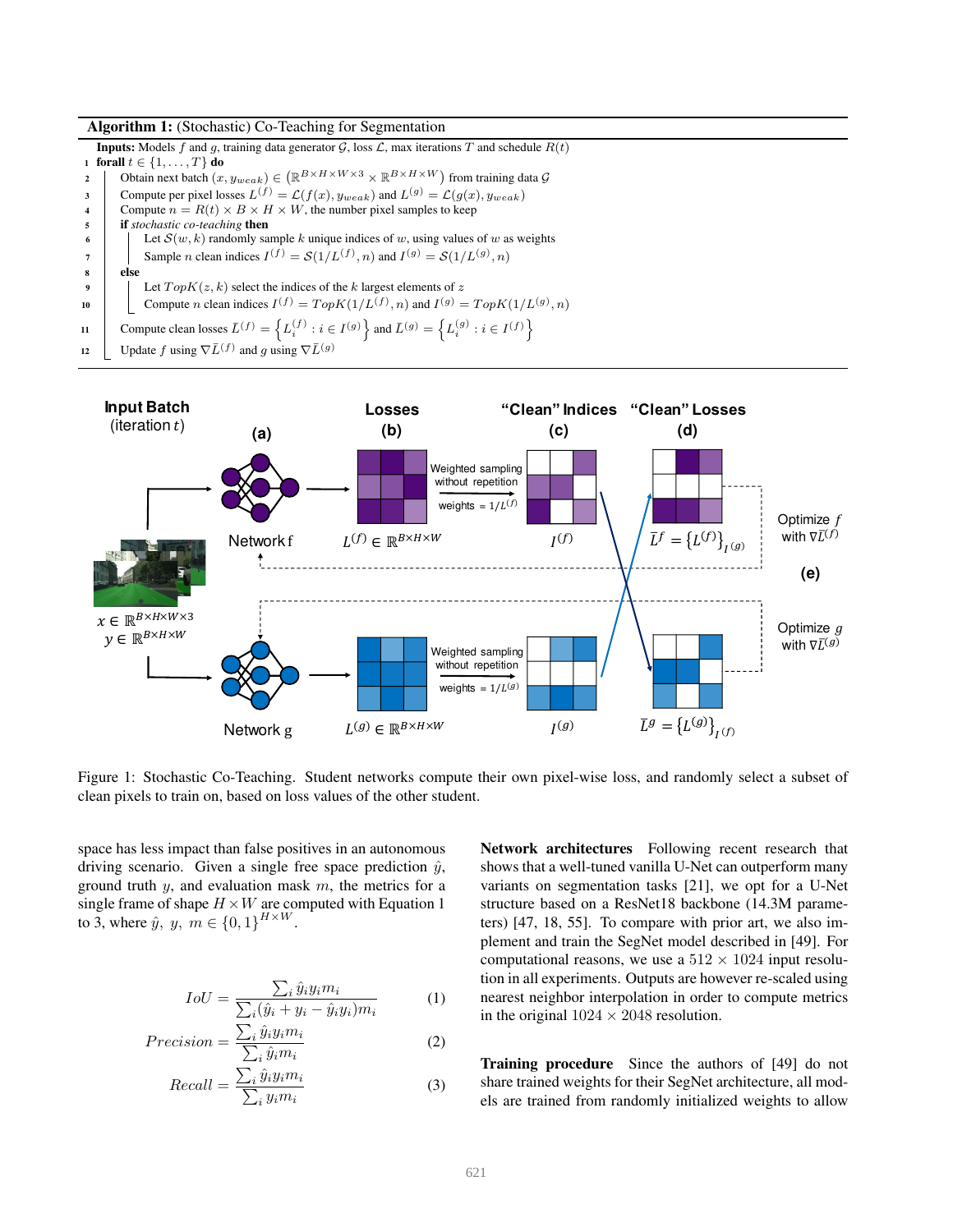for fair comparison. We use the PyTorch framework [43] and train models with the Adam optimizer [28], a batch size of 6 and a learning rate of 0.001. The models are trained on a single NVIDIA K80 until the training loss plateaus, which occurs after 25 epochs for U-Nets and 50 epochs for Seg-Nets. We keep all intermediate models and perform model selection post-training.

Model selection In the context of weakly-supervised learning, we must be careful when performing model selection. This is especially important since Cityscapes provides ground truth annotations for all training and validation frames used in this study. We stress that these frames are never used for training, picking hyper-parameters, or to perform early stopping. We therefore evaluate ground truth IoU, Precision and Recall only once on the test set, after all these steps have been performed. Models trained with standard training loops are selected to minimize the validation loss. This approach has to be slightly adapted when using Co-Teaching, since the scale of the loss varies with the value of  $R(t)$ , the fraction of data to be considered clean over time. As explained in Section 3,  $R(t)$  usually starts at 1, before decreasing to a minimum, and again increasing to plateau at  $R(t) = \tau$ . When  $R(t)$  is smaller, a larger fraction of high-loss samples is discarded and the loss value is deflated. To account for this, we only select models in the *final plateau* of our schedules, where  $R(t) = \tau$ . For more information about the schedules  $R(t)$  we consider, see Appendix A.

# 5. Results

This section outlines the set of experiments carried out to benchmark our proposed method, using IoU, Precision and Recall. Five main types of approaches were tested: 1) Fully-supervised upper-bounds, 2) unsupervised baselines, 3) standard training, 4) (Stochastic) Co-Teaching, and 5) Ensembling (Stochastic) Co-Teaching students. The quantitative results are summarized in the five categories of Table 1. In this section, we present results for each category, before analyzing the limitations of our approach and presenting qualitative results.

Fully-Supervised Upper-bound Since Cityscapes provides human annotations for all of the data, it is natural to compare our unsupervised approach with its supervised counterpart. To this end, we train a *Fully-Supervised U-Net* using the ground truth labels and observe that it is able to reach high IoU (0.9412) and Precision (0.9726). Since this is the only method that uses the ground truth labels for training or validation, we expect it to provide an upper-bound for unsupervised results. To account for the effect of potential noise in the ground truth, we also train the same network using (Stochastic) Co-Teaching. Since ground truth data is assumed to contain only a small amount of noise, we use a specific  $R(t)$  schedule that trains on the whole training data for one epoch, before progressively discarding up to 4% of the training data and slowly incorporating 3% back in to finish training with  $R(t) = 0.99$ . Examples of similar schedules are illustrated in Appendix A. We observe that both Co-Teaching and Stochastic Co-Teaching result in degraded performance in the fully-supervised case. This indicates that we are discarding valuable data and that ground truth label noise, although always present in pixel-wise annotations, is likely negligible for our purposes.

Unsupervised Baselines In order to compare our approach to other algorithms, we use two simple methods that do not need training and should act as lower bounds. The *Bottom Half* model is a trivial baseline that classifies the entire lower half of the image as free space. Bottom-Half is able to reach a decent IoU of 0.7550 and a high Recall, which is not surprising since free space indeed covers a large portion of the lower half of most frames. The Precision of this model is however only of 0.7798, which is poor compared to the 0.8778 achieved by our second unsupervised baseline, the raw *Weak Labels* from [49]. This second baseline also yields a large IoU improvement, reaching 0.7900. Competing unsupervised approaches often tackle the more general problem of semantic segmentation, for which other datasets are preferred to Cityscapes [11, 54, 45, 13, 6]. Furthermore, papers that use the Cityscapes benchmark seldom report road-class IoU. Recent weakly-supervised free space estimation works also use varied datasets [39, 17, 56]. Two exceptions are presented in [51] and [20], which respectively obtain an IoU of 0.8 and 0.704, but do not report Precision and Recall.

Standard Training We train both our own U-Net and the SegNet model described in [49], using the weak labels as targets in a standard training loop. We stress the fact that these models do not use any human-annotated ground truth at any point during training or validation. As previously observed in [31], standard training is robust to noise to some degree, and our models are able to generalize beyond the noise in their training targets. Compared to raw weak labels, U-Net is able to improve in IoU  $(+2.52\%),$ Precision  $(+1.58\%)$ , and Recall  $(+2.34\%)$ . Since SegNet yields slightly worse IoU results than U-Net  $(+2.3\%)$  and is slower at training and inference time, we focus our Co-Teaching experiments on U-Nets.

(Stochastic) Co-Teaching Training We first report results from the best student models, which are selected as having the lowest validation loss among the two students of each Co-Teaching experiment. Note that all models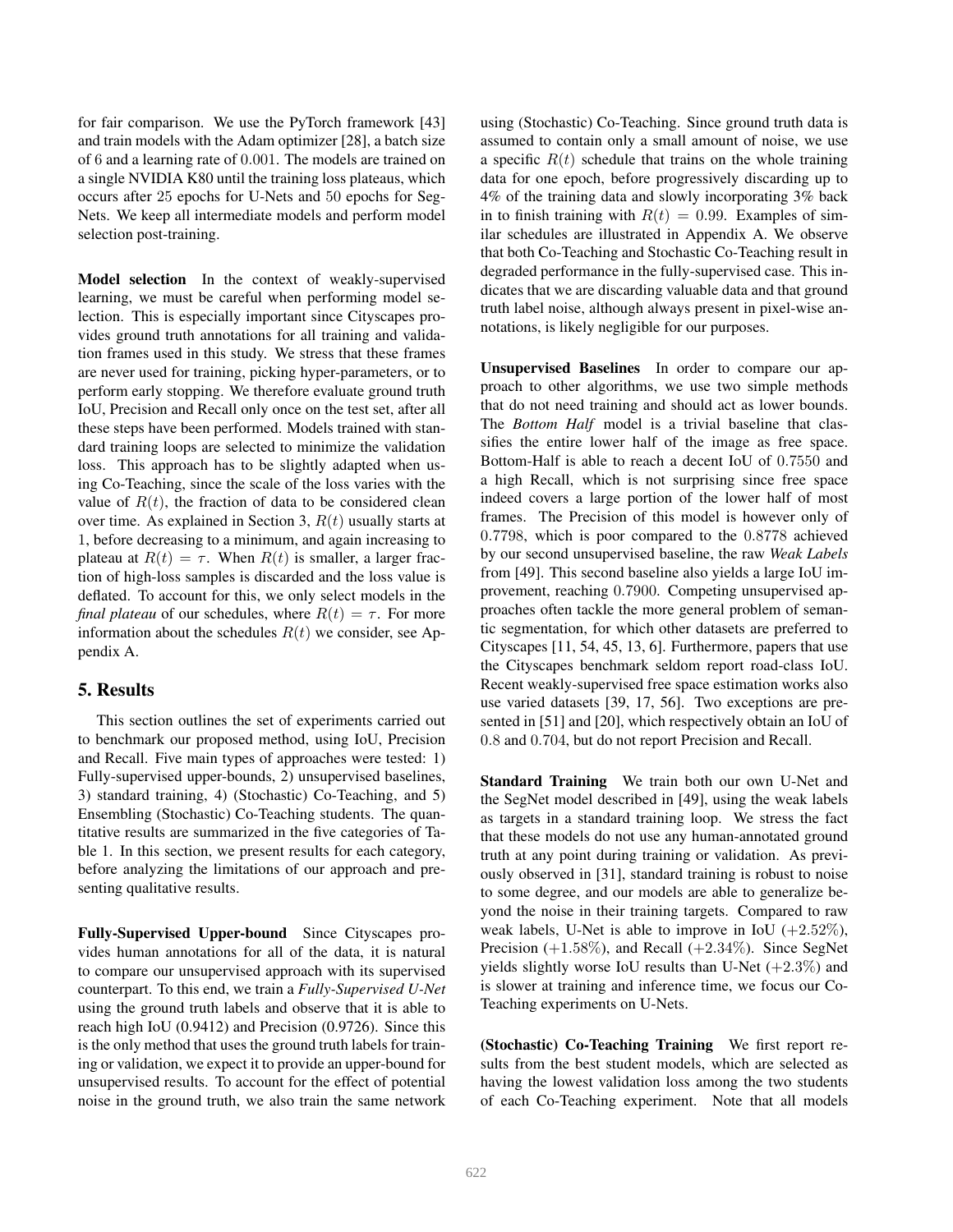|                                                    | <b>Training/Validation</b><br>Labels | Test IoU | <b>Test Precision</b> | <b>Test Recall</b> |
|----------------------------------------------------|--------------------------------------|----------|-----------------------|--------------------|
| Supervised U-Net (standard training)               | ground truth                         | 0.9412   | 0.9726                | 0.9727             |
| Supervised U-Net (Co-Teaching ensemble)            | ground truth                         | 0.9311   | 0.9621                | 0.9646             |
| Supervised U-Net (Stochastic Co-Teaching ensemble) | ground truth                         | 0.9360   | 0.9664                | 0.9655             |
| <b>Bottom Half</b>                                 | no training                          | 0.7550   | 0.7798                | 0.9616             |
| Weak Labels [49]                                   | no training                          | 0.7900   | 0.8778                | 0.8924             |
| Unsupervised Domain Adaptation [20]                | synthetic data                       | 0.7040   | not reported          | not reported       |
| Distant Supervision [51]                           | image labels                         | 0.8000   | not reported          | not reported       |
| Standard SegNet                                    | weak labels                          | 0.8130   | 0.8936                | 0.9015             |
| Standard U-Net                                     | weak labels                          | 0.8152   | 0.8854                | 0.9138             |
| Co-Teaching U-Net (best student)                   | weak labels                          | 0.8214   | 0.8995                | 0.9074             |
| Stochastic Co-Teaching U-Net (best student)        | weak labels                          | 0.8237   | 0.9076                | 0.9017             |
| Co-Teaching U-Net (ensemble)                       | weak labels                          | 0.8219   | 0.9028                | 0.9047             |
| Stochastic Co-Teaching U-Net (ensemble)            | weak labels                          | 0.8261   | 0.9093                | 0.9027             |

Table 1: Quantitative results on the Cityscapes validation set, which we treat as our test set.

trained with Co-Teaching in the 4th and 5th sections of Table 1 use a tuned  $R(t)$ , whose effect on the performance is explored in Appendix A. Co-Teaching is able to improve over standard training in both IoU  $(+0.62\%)$  and Precision  $(+0.76\%)$ , while our stochastic variant results in an additional improvement of 0.23% in IoU and 0.81% in Precision.

Ensembling Models trained with (Stochastic) Co-Teaching To assess their convergence, we run Co-Teaching trained students over the training data and we observe a high agreement over the free space predictions (99.2% of pixels are predicted the same), and over which pixels should be considered clean for training (99.4% agreement). Due to its additional sampling step, we observe a slightly lower convergence when Stochastic Co-Teaching is used (97.6% agreement on predictions, 97.8% on clean indices). Since the students exhibit similar validation losses but are not completely equivalent, it is natural to ensemble them by averaging their confidence outputs before thresholding for a prediction. We obtain our best model using this strategy with the Stochastic Co-Teaching students, yielding an IoU of 82.61%, a 0.24% improvement over the best student, and a 0.42% improvement over the Co-Teaching equivalent. These results amount to 87% of the IoU, 93% of the Precision, and 93% of the Recall of the fully-supervised baseline while not using any human labels.

Limitations of (Stochastic) Co-Teaching The introduction of sampling during the training process in the stochastic variant results in performance gains. However, these gains are limited to a few percentage points. To understand why, we take advantage of the availability of ground truth labels in training data from Cityscapes. We train the same U-Net model used in previous experiments for 2 warm-up epochs using the entire weak labels and depict the distribution of pixel-wise losses on Figure 2. This allows us to observe the distribution of noise with respect to the loss at the beginning of training, and analyze the impact of applying different training strategies in subsequent epochs. Figure 2 illustrates an absence of noisy labels at low loss values, and a much larger proportion of wrong labels at high loss values. The Co-Teaching assumption that almost all noisy labels incur high loss values is not completely respected in this case. Indeed, non-negligible noise is also observed at median loss values. This empirical example validates the idea of sampling rather than using a fixed loss cutoff to reject likely noisy samples. Table 2 presents the noise statistics for training a third epoch using different strategies. When discarding 5% of pixels with the highest loss in each batch, Co-Teaching is able to discard 3.3% of the noise, while only removing 1.7% of the clean data. By sampling the training losses 10000 times and reporting mean noise statistics along with their standard deviation, we observe that Stochastic Co-Teaching is able to discard slightly more noise. Using the knowledge that our training weak labels contain 15.67% of noise, we show that using  $R(t) = 0.85$  rejects a larger fraction of the noise, but also rejects more clean data. The fact that both Co-Teaching methods invariably sacrifice a small fraction of clean data explains why their Recall results are slightly worse than for Standard training in Table 1. We remind the reader that our previous experiments were conducted without any use of the ground truth on the training and validation data, which prevents the use of such noise level estimates to set optimal co-teaching schedules in practice.

Qualitative Results Figure 3 shows test set predictions of our Stochastic Co-Teaching U-Net, and compares them against the Cityscapes ground truth and raw weak labels. The first three columns of images illustrate the higher Precision of our learned model. It is able to classify regions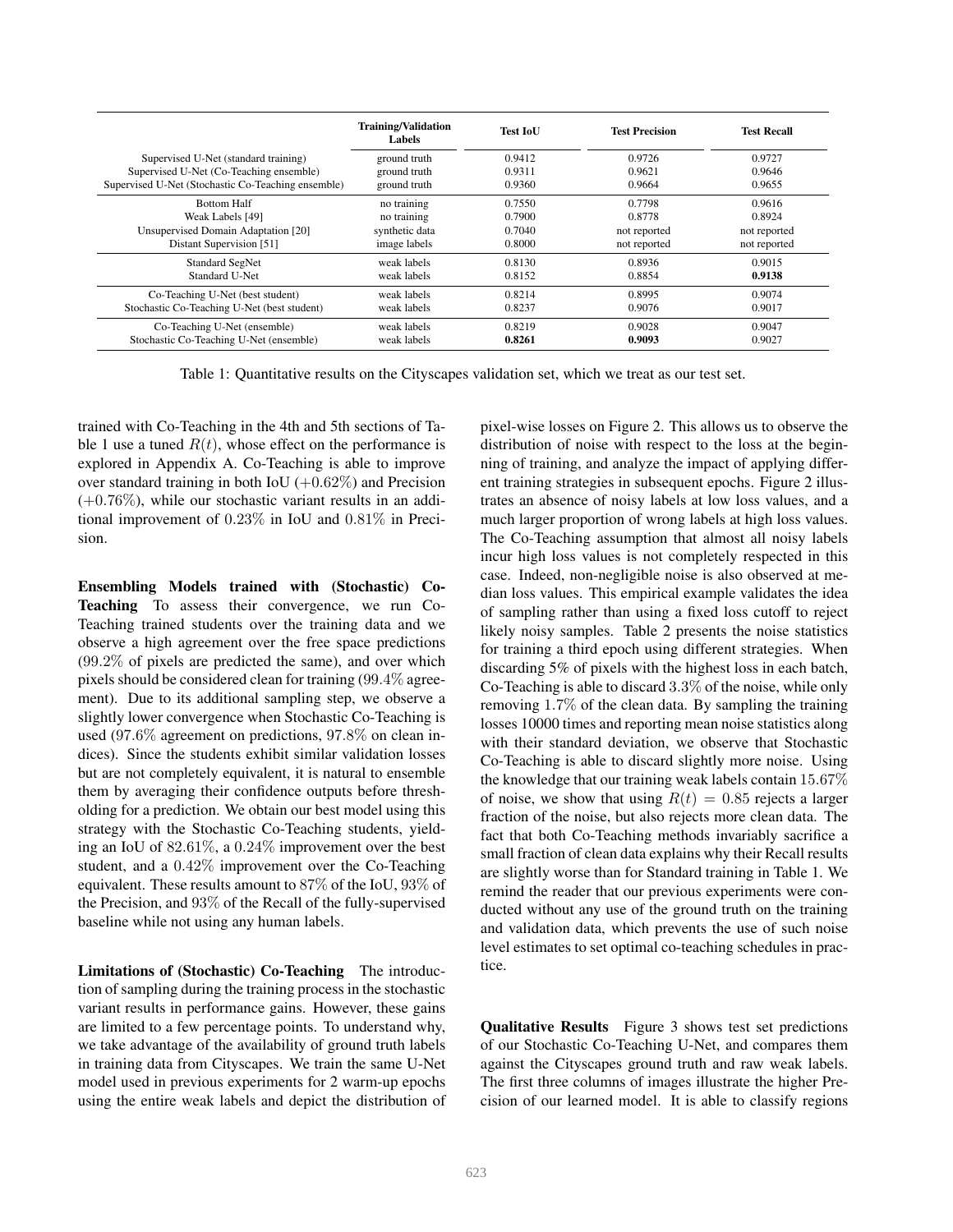

Figure 2: Distribution of U-Net pixel-wise loss after 2 training epochs on weak labels.

| <b>Training Strategy</b>                 | <b>Discarded</b><br><b>Noise</b> | <b>Discarded</b><br><b>Clean</b> |  |
|------------------------------------------|----------------------------------|----------------------------------|--|
| Standard                                 | $0\%$                            | $0\%$                            |  |
| Co-Teaching $(R(t) = 0.95)$              | 3.3%                             | 1.7%                             |  |
| Stochastic Co-Teaching ( $R(t) = 0.95$ ) | $3.6\% \pm 0.04\%$               | $1.4\% \pm 0.04\%$               |  |
| Co-Teaching $(R(t) = 0.85)$              | $7.2\%$                          | 7.8%                             |  |
| Stochastic Co-Teaching ( $R(t) = 0.85$ ) | $7.5\% + 0.11\%$                 | $7.5\% \pm 0.11\%$               |  |

Table 2: Noise statistics for training epoch 3 using different training strategies.



Figure 3: Qualitative results from the test set. Green, red and orange respectively indicate correct, incorrect and missing free space predictions. Note that we display the raw outputs of our model, without masking the ego-vehicle or *void* classes discussed in Section 4.

such as cars or pedestrians as occupied, even though weak labels mark them as free space. Improvements in Precision happen at the cost of Recall, and our predictions tend to be less homogeneous than weak labels. Finally, the last row illustrates a failure case: the weak labels are almost flawless but the model fails to segment free space correctly.

Future Research Directions Because weak labels generation relies on clustering, wrong labels tend to occur in entire spatial regions. Rather than attempting the hard task of discarding individual pixels, future work may investigate clustering approaches to ignore entire superpixels at training time. Since the output of our model can be seen as stronger labels, another promising research direction would be to iteratively train models to refine them.

# 6. Conclusion

In this work, we introduce a novel approach for training a neural network to predict free space from images taken with a single road-facing camera. We train our models using weak labels that are generated without expensive human annotations, and adapt Co-Teaching to our segmentation task in order to cope with label noise. To the best of our knowledge, our method is the first free space estimation approach to explicitly take label noise into account during training by using an adaptation of Co-Teaching. We also propose *Stochastic Co-Teaching*, a refinement that allows us to improve over results obtained with standard training and classical Co-Teaching procedures. By ensembling students trained with Stochastic Co-Teaching, we improve over standard training in both IoU  $(+1.1\%)$  and Precision  $(+2.4\%)$ . Our best model reaches 87% of the IoU and 93% of the Precision of the fully-supervised competitor that trains from ground truth pixel-wise labels. Future work will investigate improvements to weak label generation, superpixellevel Co-Teaching, iterative training of successive models, and applications for more general segmentation scenarios.

## A. Co-Teaching Schedule Impact

The most important hyper-parameter of Co-Teaching is the schedule  $R(t)$ , which controls the fraction of the training data that should be considered clean at any epoch  $t$ . Following recent research, our  $R(t)$  starts at one, decrease to a minimum and then increase to plateau at a final value  $R(T)$  [57]. We choose piecewise linear schedules, and vary the length of their *warmup phase* where  $R(t) = 1$ ,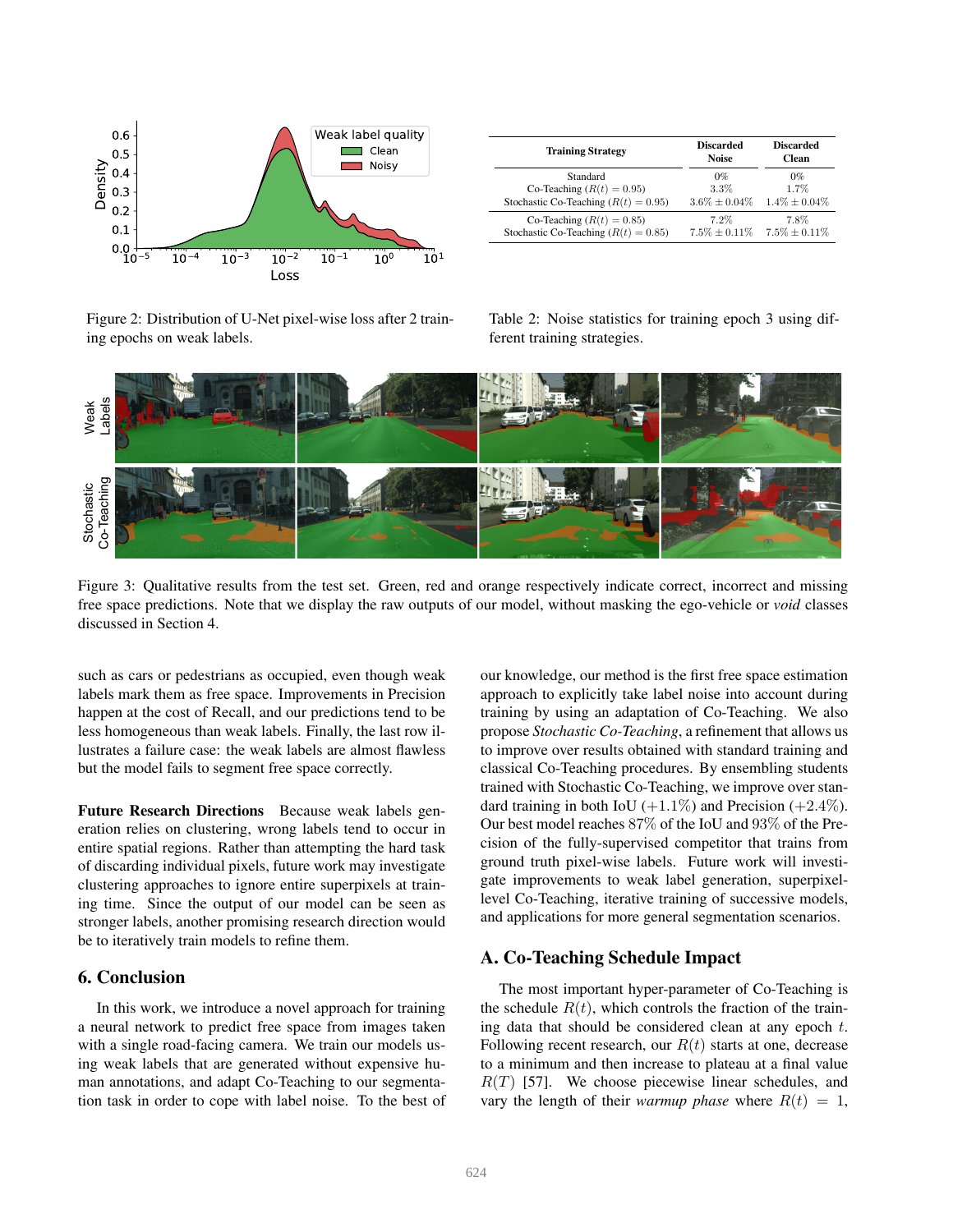their minimum and their final value. Figure 4 illustrates the schedules we consider, and the two parts of Table 3 presents the corresponding test set metrics for the Co-Teaching U-Net model presented in Section 5. In the first part of Table 3, we alter both the minimum and final values of  $R(t)$ . The 70%-85% schedule discards so much data that many clean labels are also ignored. This lowers the IoU to 0.3749, while the decreased noise allows the Precision to rise to 0.9352. As more data is kept in rows 2 to 4, IoU increases, while Precision slightly decreases. Since our goal is to balance IoU with Precision, we select 90%*-*95% for further investigation. In the second part of Table 3, we keep the schedule bounds fixed to 90%*-*95% and vary the length of the initial warm-up phase, where  $R(t) = 1$  and all the data is kept. We observe little impact on IoU, but Precision gradually rises with shorter warm-up phases. This indicates that few iterations are enough for the student models to identify and discard noise, and we select the 90%*-*95% with a single warm-up epoch as our best  $R(t)$  schedule, for which we report our results in Section 5.



Figure 4: Tested  $R(t)$  schedules

|     | $R(t)$ Bounds | Warm-up | <b>Test IoU</b> | <b>Test Precision</b> |
|-----|---------------|---------|-----------------|-----------------------|
| 70% | 85%           |         | 0.3749          | 0.9352                |
| 70% | 90%           |         | 0.8081          | 0.9021                |
| 70% | 95%           |         | 0.8079          | 0.8961                |
| 90% | 95%           |         | 0.8214          | 0.8940                |
| 90% | 95%           | 2       | 0.8210          | 0.8970                |
| 90% | 95%           |         | 0.8214          | 0.8995                |

Table 3: Co-Teaching U-Net results

#### Acknowledgements

This work is supported by the Fonds National de la Recherche, Luxembourg (MASSIVE Project). The authors also thank Foyer Assurances Luxembourg for their support.

#### References

- [1] Hernán Badino, Uwe Franke, and David Pfeiffer. The stixel world - a compact medium level representation of the 3dworld. In Joachim Denzler, Gunther Notni, and Herbert Süße, editors, Pattern Recognition, pages 51-60, Berlin, Heidelberg, 2009. Springer Berlin Heidelberg.
- [2] Vijay Badrinarayanan, Alex Kendall, and Roberto Cipolla. Segnet: A deep convolutional encoder-decoder architecture for image segmentation. *IEEE transactions on pattern analysis and machine intelligence*, 39(12):2481–2495, 2017.
- [3] Amy Bearman, Olga Russakovsky, Vittorio Ferrari, and Li Fei-Fei. What's the point: Semantic segmentation with point supervision. In *Computer Vision – ECCV 2016*, Lecture Notes in Computer Science (LNCS), pages 549–565. Springer International Publishing, Sept. 2016. 14th European Conference on Computer Vision 2016, ECCV 2016 ; Conference date: 08-10-2016 Through 16-10-2016.
- [4] Yoshua Bengio, Jérôme Louradour, Ronan Collobert, and Jason Weston. Curriculum learning. In *Proceedings of the 26th Annual International Conference on Machine Learning*, ICML '09, page 41–48, New York, NY, USA, 2009. Association for Computing Machinery.
- [5] Simon Chadwick and Paul Newman. Radar as a teacher: Weakly supervised vehicle detection using radar labels. In *2020 IEEE International Conference on Robotics and Automation (ICRA)*, pages 222–228, 2020.
- [6] Yu-Ting Chang, Qiaosong Wang, Wei-Chih Hung, Robinson Piramuthu, Yi-Hsuan Tsai, and Ming-Hsuan Yang. Mixupcam: Weakly-supervised semantic segmentation via uncertainty regularization. In *31st British Machine Vision Conference 2020, BMVC 2020, Virtual Event, UK, September 7-10, 2020*. BMVA Press, 2020.
- [7] Pengfei Chen, Ben Ben Liao, Guangyong Chen, and Shengyu Zhang. Understanding and utilizing deep neural networks trained with noisy labels. In Kamalika Chaudhuri and Ruslan Salakhutdinov, editors, *Proceedings of the 36th International Conference on Machine Learning*, volume 97 of *Proceedings of Machine Learning Research*, pages 1062– 1070. PMLR, 09–15 Jun 2019.
- [8] F Chiaroni, M-C Rahal, N. Hueber, and Frédéric Dufaux. Hallucinating a Cleanly Labeled Augmented Dataset from a Noisy Labeled Dataset Using GANs. In IEEE, editor, *26th IEEE International Conference on Image Processing (ICIP)*, Taipei, Taiwan, Sept. 2019.
- [9] Marius Cordts, Mohamed Omran, Sebastian Ramos, Timo Scharwächter, Markus Enzweiler, Rodrigo Benenson, Uwe Franke, Stefan Roth, and Bernt Schiele. The cityscapes dataset. In *CVPR Workshop on the Future of Datasets in Vision*, volume 2, 2015.
- [10] Marius Cordts, Timo Rehfeld, Lukas Schneider, David Pfeiffer, Markus Enzweiler, Stefan Roth, Marc Pollefeys, and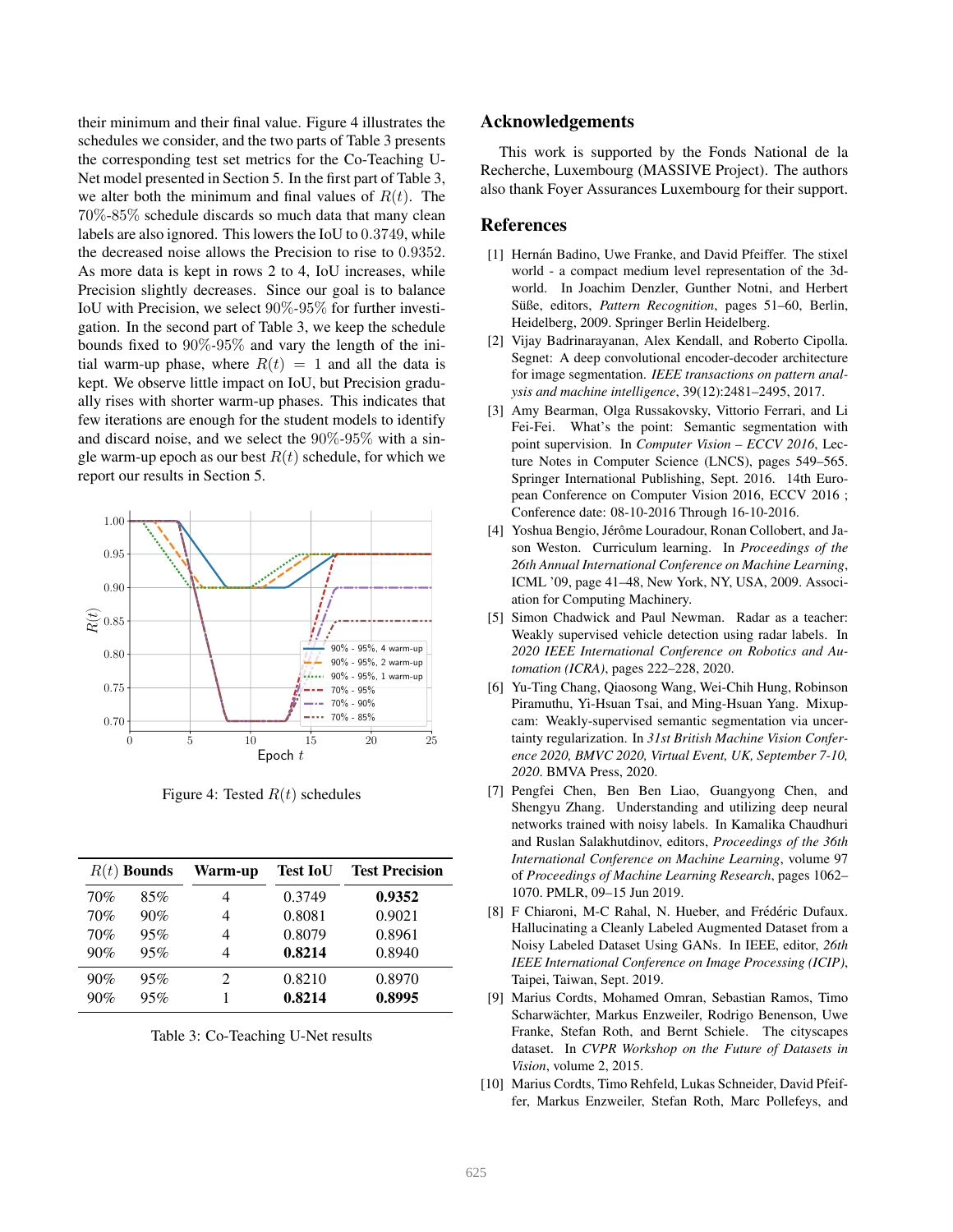Uwe Franke. The stixel world: A medium-level representation of traffic scenes. *Image and Vision Computing*, 68, 02 2017.

- [11] Jifeng Dai, Kaiming He, and Jian Sun. Boxsup: Exploiting bounding boxes to supervise convolutional networks for semantic segmentation. In *Proceedings of the IEEE international conference on computer vision*, pages 1635–1643, 2015.
- [12] Andrew J. Davison, Ian D. Reid, Nicholas D. Molton, and Olivier Stasse. Monoslam: Real-time single camera slam. *IEEE Transactions on Pattern Analysis and Machine Intelligence*, 29(6):1052–1067, 2007.
- [13] T. Durand, T. Mordan, N. Thome, and M. Cord. Wildcat: Weakly supervised learning of deep convnets for image classification, pointwise localization and segmentation. In *2017 IEEE Conference on Computer Vision and Pattern Recognition (CVPR)*, pages 5957–5966, 2017.
- [14] Jakob Engel, Thomas Schöps, and Daniel Cremers. Lsdslam: Large-scale direct monocular slam. In David Fleet, Tomas Pajdla, Bernt Schiele, and Tinne Tuytelaars, editors, *Computer Vision – ECCV 2014*, pages 834–849, Cham, 2014. Springer International Publishing.
- [15] Sheng Guo, Weilin Huang, Haozhi Zhang, Chenfan Zhuang, Dengke Dong, Matthew R. Scott, and Dinglong Huang. Curriculumnet: Weakly supervised learning from large-scale web images. In *Proceedings of the European Conference on Computer Vision (ECCV)*, September 2018.
- [16] Bo Han, Quanming Yao, Xingrui Yu, Gang Niu, Miao Xu, Weihua Hu, Ivor Tsang, and Masashi Sugiyama. Coteaching: Robust training of deep neural networks with extremely noisy labels. In *Advances in neural information processing systems*, pages 8527–8537, 2018.
- [17] Ali Harakeh, Daniel Asmar, and Elie Shammas. Identifying good training data for self-supervised free space estimation. In *Proceedings of the IEEE Conference on Computer Vision and Pattern Recognition (CVPR)*, June 2016.
- [18] Kaiming He, Xiangyu Zhang, Shaoqing Ren, and Jian Sun. Deep residual learning for image recognition. In *Proceedings of the IEEE conference on computer vision and pattern recognition*, pages 770–778, 2016.
- [19] Geoffrey Hinton, Oriol Vinyals, and Jeffrey Dean. Distilling the knowledge in a neural network. In *NIPS Deep Learning and Representation Learning Workshop*, 2015.
- [20] Judy Hoffman, Dequan Wang, Fisher Yu, and Trevor Darrell. Fcns in the wild: Pixel-level adversarial and constraint-based adaptation. *CoRR*, abs/1612.02649, 2016.
- [21] Fabian Isensee, Jens Petersen, André Klein, David Zimmerer, Paul F. Jaeger, Simon Kohl, Jakob Wasserthal, Gregor Koehler, Tobias Norajitra, Sebastian J. Wirkert, and Klaus H. Maier-Hein. nnu-net: Self-adapting framework for u-netbased medical image segmentation. *CoRR*, abs/1809.10486, 2018.
- [22] J. Janai, F. Güney, A. Behl, and Andreas Geiger. Computer vision for autonomous vehicles: Problems, datasets and state-of-the-art. *ArXiv*, abs/1704.05519, 2020.
- [23] S. Jégou, M. Drozdzal, David Vázquez, A. Romero, and Yoshua Bengio. The one hundred layers tiramisu: Fully

convolutional densenets for semantic segmentation. *2017 IEEE Conference on Computer Vision and Pattern Recognition Workshops (CVPRW)*, pages 1175–1183, 2017.

- [24] Lu Jiang, Zhengyuan Zhou, Thomas Leung, Li-Jia Li, and Li Fei-Fei. MentorNet: Learning data-driven curriculum for very deep neural networks on corrupted labels. In Jennifer Dy and Andreas Krause, editors, *Proceedings of the 35th International Conference on Machine Learning*, volume 80 of *Proceedings of Machine Learning Research*, pages 2304– 2313. PMLR, 10–15 Jul 2018.
- [25] Davood Karimi, Haoran Dou, Simon K. Warfield, and Ali Gholipour. Deep learning with noisy labels: Exploring techniques and remedies in medical image analysis. *Medical Image Analysis*, 65:101759, 2020.
- [26] Hoel Kervadec, Jose Dolz, Shanshan Wang, Eric Granger, and Ismail ben Ayed. Bounding boxes for weakly supervised segmentation: Global constraints get close to full supervision. In *Medical Imaging with Deep Learning*, 2020.
- [27] A. Khoreva, R. Benenson, J. Hosang, M. Hein, and B. Schiele. Simple does it: Weakly supervised instance and semantic segmentation. In *2017 IEEE Conference on Computer Vision and Pattern Recognition (CVPR)*, pages 1665– 1674, 2017.
- [28] Diederik P. Kingma and Jimmy Ba. Adam: A method for stochastic optimization. *CoRR*, abs/1412.6980, 2015.
- [29] Raphael Labayrade, Didier Aubert, and J-P Tarel. Real time obstacle detection in stereovision on non flat road geometry through" v-disparity" representation. In *Intelligent Vehicle Symposium, 2002. IEEE*, volume 2, pages 646–651. IEEE, 2002.
- [30] A. Laddha, M. K. Kocamaz, L. E. Navarro-Serment, and M. Hebert. Map-supervised road detection. In *2016 IEEE Intelligent Vehicles Symposium (IV)*, pages 118–123, 2016.
- [31] Mingchen Li, Mahdi Soltanolkotabi, and Samet Oymak. Gradient descent with early stopping is provably robust to label noise for overparameterized neural networks. In *International Conference on Artificial Intelligence and Statistics*, pages 4313–4324. PMLR, 2020.
- [32] Yuncheng Li, Jianchao Yang, Yale Song, Liangliang Cao, Jiebo Luo, and Li-Jia Li. Learning from noisy labels with distillation. In *2017 IEEE International Conference on Computer Vision (ICCV)*, pages 1928–1936, 2017.
- [33] D. Lin, J. Dai, J. Jia, K. He, and J. Sun. Scribblesup: Scribble-supervised convolutional networks for semantic segmentation. In *2016 IEEE Conference on Computer Vision and Pattern Recognition (CVPR)*, pages 3159–3167, 2016.
- [34] Tsung-Yi Lin, Michael Maire, Serge Belongie, James Hays, Pietro Perona, Deva Ramanan, Piotr Dollár, and C Lawrence Zitnick. Microsoft coco: Common objects in context. In *European conference on computer vision*, pages 740–755. Springer, 2014.
- [35] Jonathan Long, Evan Shelhamer, and Trevor Darrell. Fully convolutional networks for semantic segmentation. In *Proceedings of the IEEE conference on computer vision and pattern recognition*, pages 3431–3440, 2015.